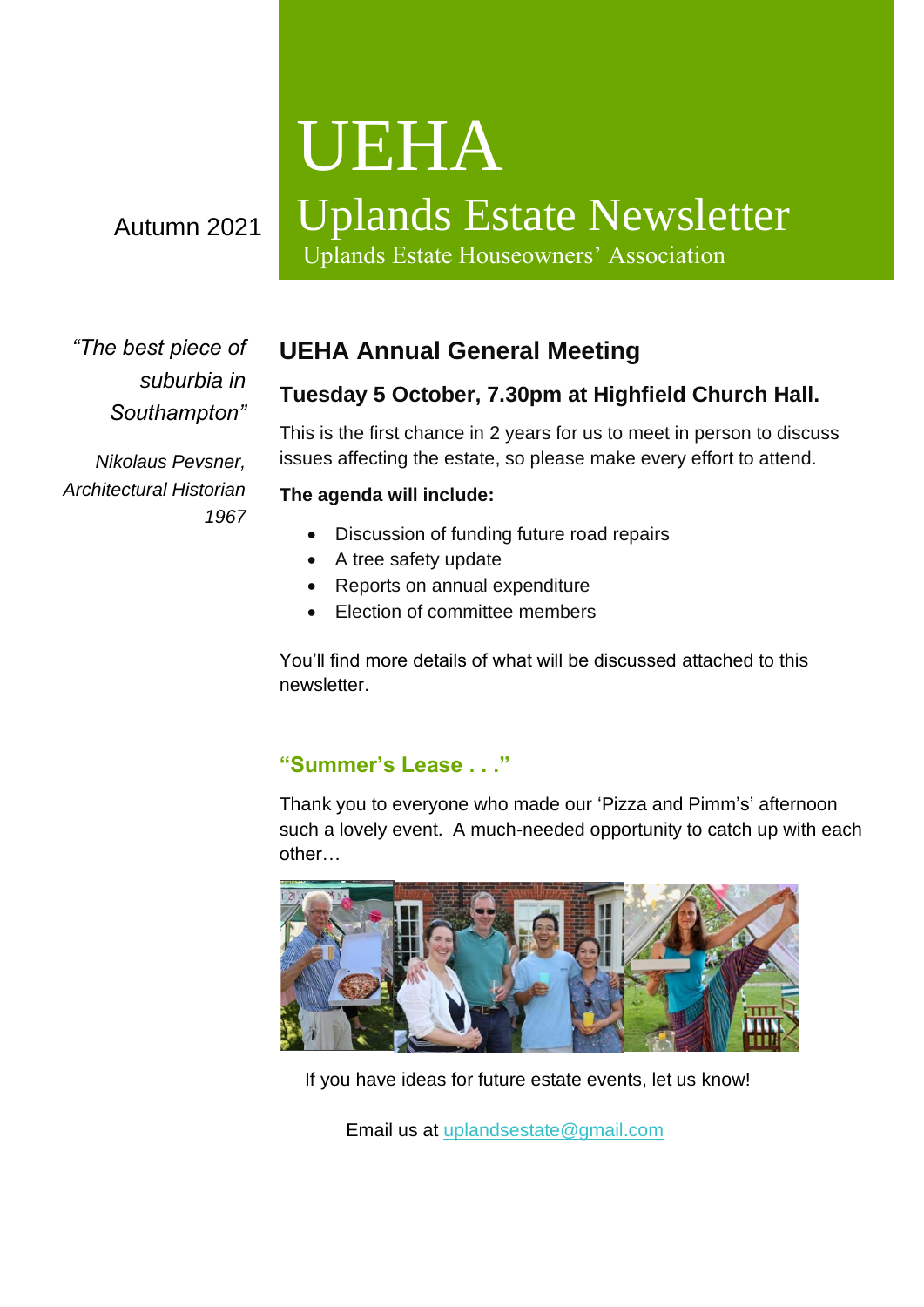#### **Estate Tree Survey**

As we noted in the last newsletter, the large cedar outside 25 Orchards Way sadly has to be removed. This followed a safety report by the specialist company Arbor-Eco Consultancy. We are still in consultation with Southampton City Council for the necessary permissions.



However, we have been advised that it may be necessary to close the road when the work is carried out and we will notify residents accordingly.

A full report of the tree survey is available at [www.ueha.co.uk](http://www.ueha.co.uk/)

As ever, we are indebted to Diane Ferry for organising the surveys on the estate and for liaising with the various professionals involved.

#### **Estate Broadband**

The committee is negotiating with broadband cable company Toob about installing underground cabling to supply faster broadband speeds. Individual homes can then choose to link to the system if they so wish. Toob are confident that they can carry out the work within the conservation rules. A discussion about how they can best serve a few hard-to-reach properties should be concluded soon.

#### **Committee News**

#### **Welcome to our new chair!**



Former committee member Dan Nother of 58 OW has now taken over from Gordon Cooper as the new Chair of the UEHA committee. He has a background as a family law barrister and has been an active member of the committee for the past year.

#### **Call for new committee members**

We need new people to get involved in order to bring in new ideas and to gain experience of the Estate's care and management. If you've never considered joining the committee, why not look into it now? We meet once a month except for August.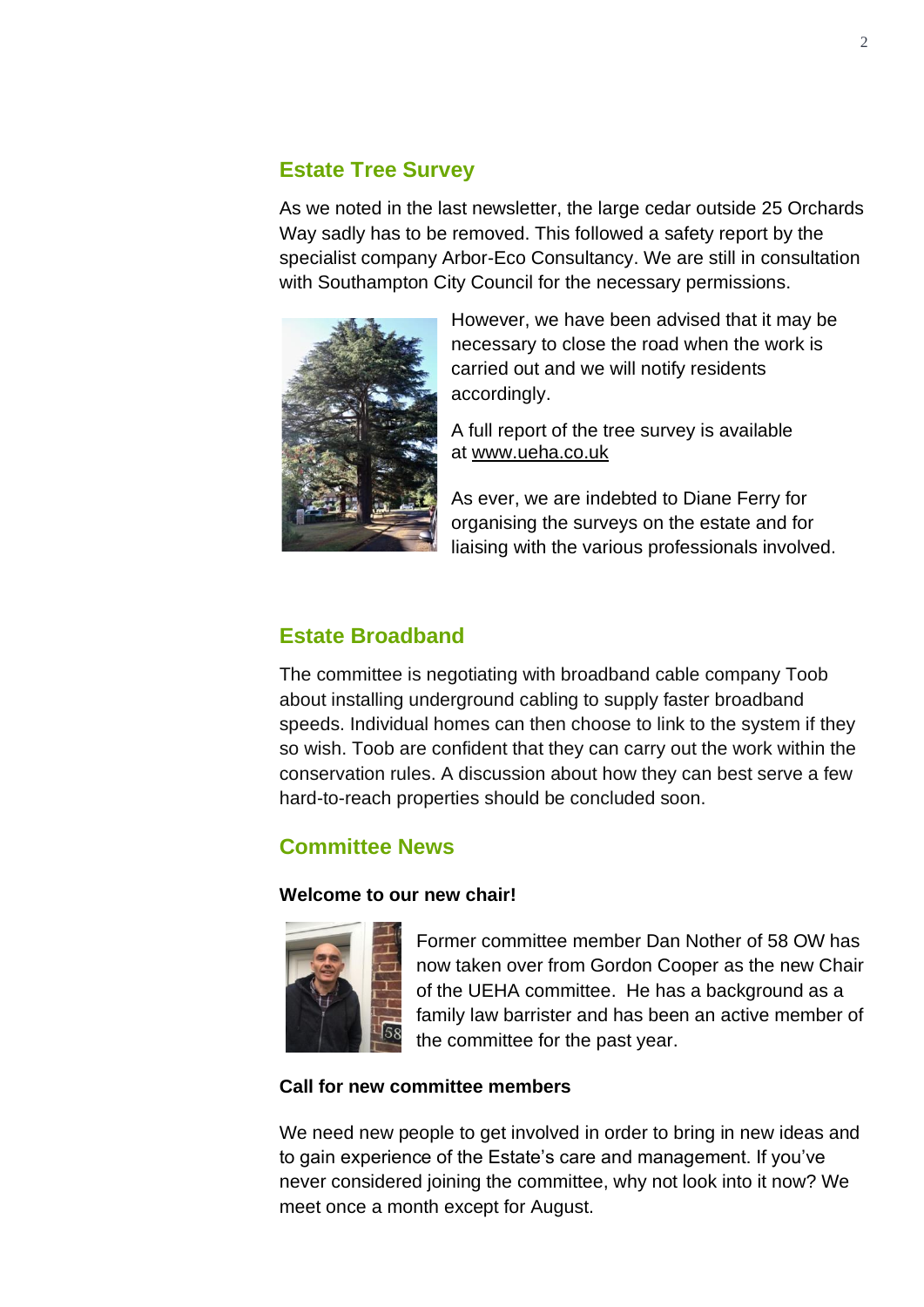Pick up a nomination from Hon. Sec Catherine Cooper at 3 OW. Feel free to talk to any member of the committee about what's involved.

#### **Current Committee Members**

20 OW

Committee Members can serve for three years and Trustees for five years although these terms may be extended by general voting



2022: Monday Jan 10<sup>th</sup>, Monday Feb 7<sup>th</sup>, Monday March 7<sup>th</sup>, Monday April 4<sup>th</sup>,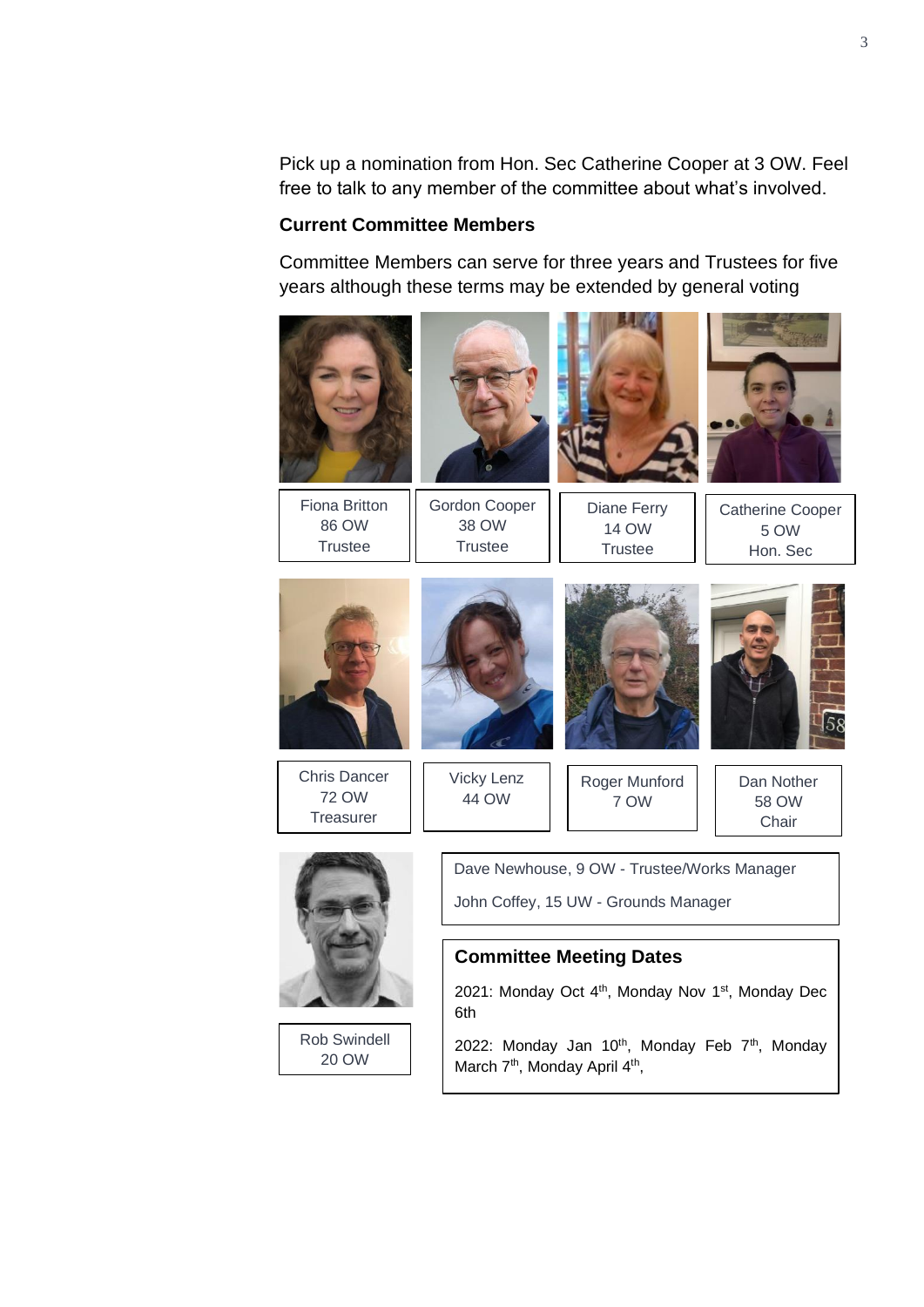#### **Briefing for AGM**

#### **Tuesday 5 October 2021 at 7.30pm**

#### **UEHA - Where Does the Money Go?**

In broad terms the typical annual contribution and ground rent totals a little over £40,000 with normally about half being spent on day-to-day expenditure.

For example, in 2020/21 costs were approximately:

| Tree work                                    | £4,600  |
|----------------------------------------------|---------|
| Day to day maintenance of roads and drainage | £3,300  |
| <b>Estate Gardening</b>                      | £6,900  |
| <b>Small Gardening Works</b>                 | £1,450  |
| <b>Committee Expenses</b>                    | £1,400  |
| Insurance                                    | £ 350   |
|                                              | £18,500 |
| Contingency                                  | £22,000 |

#### **Saving for the Rainy Days**

Until about ten years ago annual fees only covered the basic running costs of the estate. This was not a viable long-term option as it became clear that a contingency was needed to save funds for occasional professional services and unexpected events. This avoids exposing the UEHA and homeowners to significant financial risks over time.

For example, over the past few years extra expenses have included:

Tree collapse, extra survey and remedial work approx. £5,000

Legal fees underpinning the revision of the UEHA constitution £9,000

Professional fees regarding re-structuring of Design Guideline £8,000

Road infrastructure surveys, repairs and tender liaison E23,500

However, prudent financial management for the last decade means that having covered the above expenses we still have around £244,000 on deposit.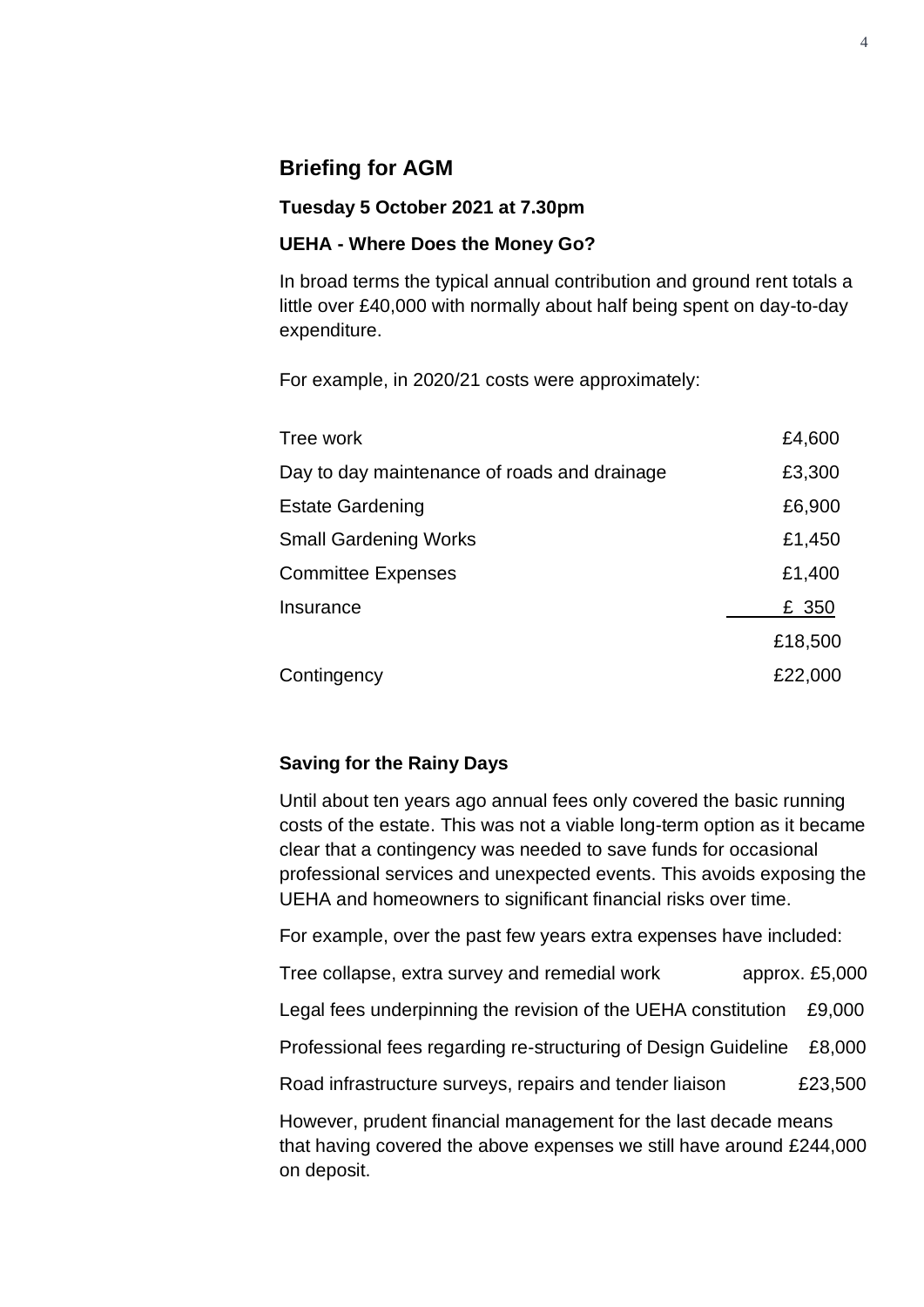#### **Why Do We Need This Much?**

The short answer is road maintenance. The roads on the estate are unadopted and therefore the responsibility of all residents as leaseholders. Apart from dealing with potholes, few significant surface repairs have been carried out for a considerable time.

The most used access to the estate is the section of OW between Highfield Lane and the junction with UW by the Spinney and this is showing the most wear. The road survey revealed a poor sub-structure and flooding problems, and the section of road around Horseshoe Green being undercut by the adjacent stream, despite fairly expensive remedial work a few years ago.

With these issues in mind the UEHA Committee invited tenders earlier this year for Phase 1 work to include the re-surfacing of these areas and the re-directing of the stream through the centre of the meadow to prevent further undercutting of the road.

| Quote for the above work                              | £308,226 |  |
|-------------------------------------------------------|----------|--|
| Current UEHA reserves available, allowing for holding |          |  |
| back 25k contingency reserve and estate running costs |          |  |
| until March 2022                                      | £244,000 |  |
| Shortfall                                             | £64,226  |  |
|                                                       |          |  |

The financial reserves are still inadequate to cover a Phase 1 Project. If the estate is going to invest in road repairs over the coming years, it clearly needs to request higher annual maintenance contributions from residents.

For example, in order to cover the shortfall for Phase I by April 2022 there would need to be an annual one-off fee increase of around £600 (usual annual fee of £500 plus £600) next April followed by significant annual fee increases over subsequent years to cover repairs in years to come for Phase 2.

Residents will have the chance to discuss this issue at the AGM on Oct  $5<sup>th</sup>$ .